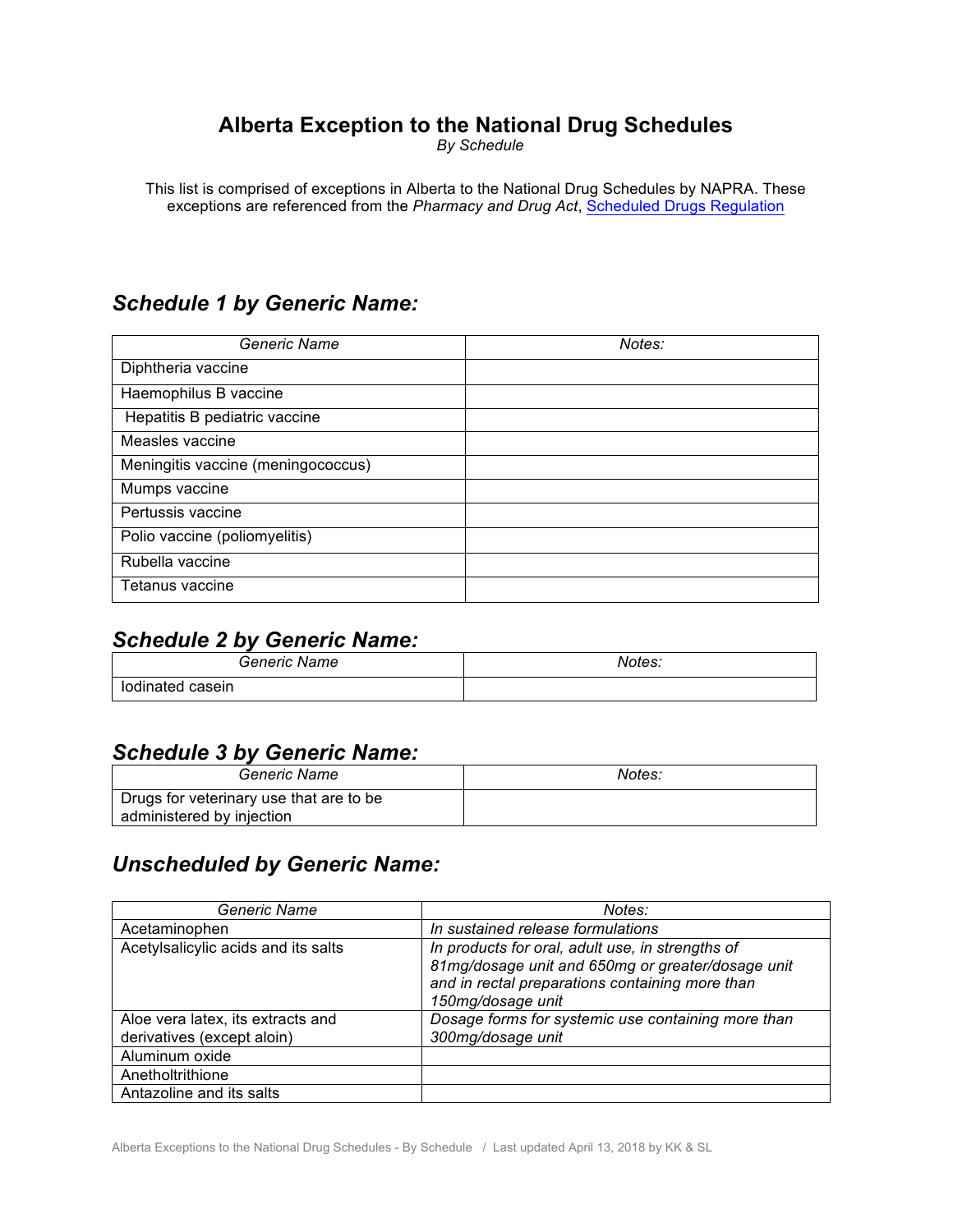| Antipyrine                                          | For otic use                                                                                                                                                                                       |
|-----------------------------------------------------|----------------------------------------------------------------------------------------------------------------------------------------------------------------------------------------------------|
| Benzonatate                                         |                                                                                                                                                                                                    |
| <b>Berberis Vulgaris</b>                            | <b>Barberry</b>                                                                                                                                                                                    |
| Brompheniramine and its salts                       |                                                                                                                                                                                                    |
| Calcium polycarbophil                               |                                                                                                                                                                                                    |
| Carbinoxamine and its salts                         |                                                                                                                                                                                                    |
| Casanthranol                                        |                                                                                                                                                                                                    |
| Cerapon                                             |                                                                                                                                                                                                    |
| Charcoal (activated)                                | For use in poisoning treatment                                                                                                                                                                     |
| Chlophendianol and its salts <sup>1</sup>           |                                                                                                                                                                                                    |
| Chlorzoxazone and its salts                         |                                                                                                                                                                                                    |
| Clemastine and its salts                            |                                                                                                                                                                                                    |
| Danthron                                            |                                                                                                                                                                                                    |
| Dehydrocholic acid and its salts                    |                                                                                                                                                                                                    |
| Deoxycholic acid and its salts                      | Except when used in an injectable form                                                                                                                                                             |
| Dexbrompheniramine and its salts                    |                                                                                                                                                                                                    |
| Dextromethorphan and its salts                      |                                                                                                                                                                                                    |
| Dimethothiazine                                     |                                                                                                                                                                                                    |
| Diphenhydramine and its salts and<br>preparations   | Except for parenteral use                                                                                                                                                                          |
| Diphenylpyraline                                    |                                                                                                                                                                                                    |
| Doxylamine and its salts                            | Except those sold for nausea and vomiting related to<br>pregnancy                                                                                                                                  |
| Electrolyte solutions                               | for oral hydration                                                                                                                                                                                 |
| Ephedrine and its salts in combinations<br>products | For use in treatment of nasal congestion, in strengths of<br>no more than 8mg/dosage unit and with a label<br>recommending a maximum treatment of 7 days of not<br>more than 8mg/dose and 32mg/day |
| Fractar                                             |                                                                                                                                                                                                    |
| Glyceroargentinate                                  |                                                                                                                                                                                                    |
| Haloprogin                                          |                                                                                                                                                                                                    |
| Hydroquinone                                        | Topical preparations in concentrations of less than 2%                                                                                                                                             |
| lodine and its salts and derivatives                | For topical use                                                                                                                                                                                    |
| Lactic acid                                         | Except when recommended for parenteral use as a<br>tissue sclerosing agent                                                                                                                         |
| Lactulose                                           |                                                                                                                                                                                                    |

 $^{\rm 1}$  Chlophedianol and its salts as per NAPRA National Drug Schedules

<u> 1989 - Johann Barn, mars ar breithinn ar chuid ann an t-</u>

Alberta Exceptions to the National Drug Schedules - By Schedule / Last updated April 13, 2018 by KK & SL